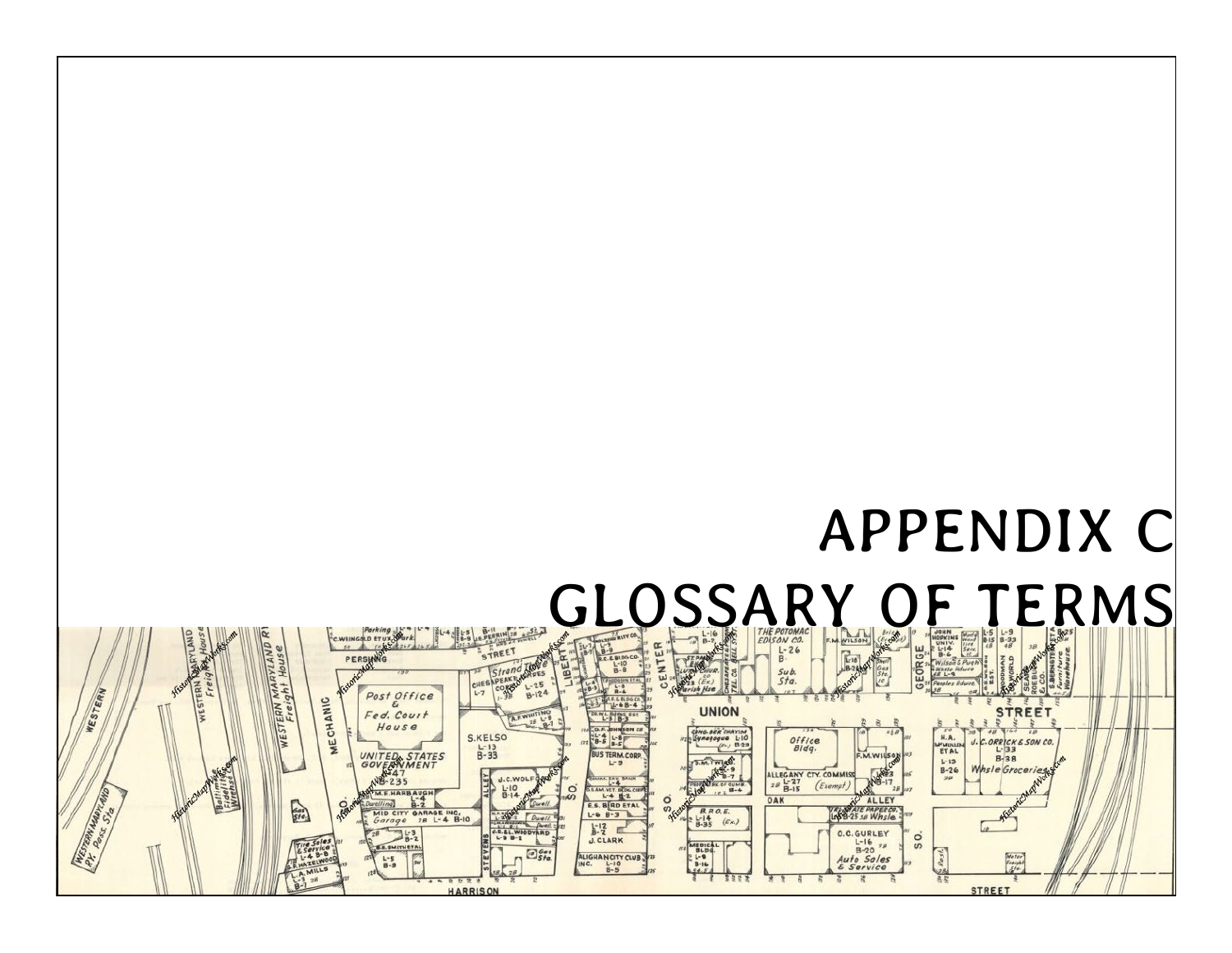# **A**

Art Deco - A style of decorative design, characterized by asymmetry, geometrical forms, and (in interiors) bold colors. Popular in the first quarter of the twentieth century.

#### **B**

Baluster - An upright, often vase-shaped, support for a handrail (e.g., on a stairway or porch).

Balustrade - A series of balusters with a handrail.

Bargeboard - An ornately curved board attached to the projecting edges of a gable roof; sometimes referred to as verge boards.

Bay Window - An alcove of a room projecting from an outside wall and having its own windows.

Belt Course - A narrow horizontal band projecting from the exterior walls of a building, usually defining the interior floor levels.

Belvedere - A small tower or turret built on the roof of a house for the sake of the view.

Bracket - A support element under eaves, shelves or other overhangs; often more decorative than functional.

Bungalow - A small low house, usually one-story, with one or several porches; best known for craftsmanship (as in the Arts and Crafts movement) and for use of natural materials.

Buttress - A projecting structure of masonry or wood for supporting or giving stability to a wall or building.

# **C**

Cantilever - A projecting beam or part of a structure supported only at one end.

Capital - The top decorated member of a column or pilaster crowning the shaft and supporting the entablature.

Carpenter Gothic - Gothic Revival structures made of wood and elaborately trimmed with "gingerbread" (ornately scrolled woodwork).

Castellated - Having battlements or turrets, like a medieval castle.

Chevron - A V-shaped decoration generally used as a continuous molding.

Classical - Pertaining to the architecture of ancient Rome and Greece.

Column - A cylindrical pillar.

Corbelled - Furnished with a bracket or block projecting from the face of a wall to bear weight, generally supporting a cornice, beam, or arch.

Corinthian (order) - The most ornate of the classical orders of architecture: characterized by a slender fluted column with a bellshaped capital decorated with stylized acanthus leaves.

Cornices - Projecting ornamental molding on top of a building or wall.

Crenellated - Indentions for defense or decoration, as along the top of the lower slopes of a gambrel or mansard roof.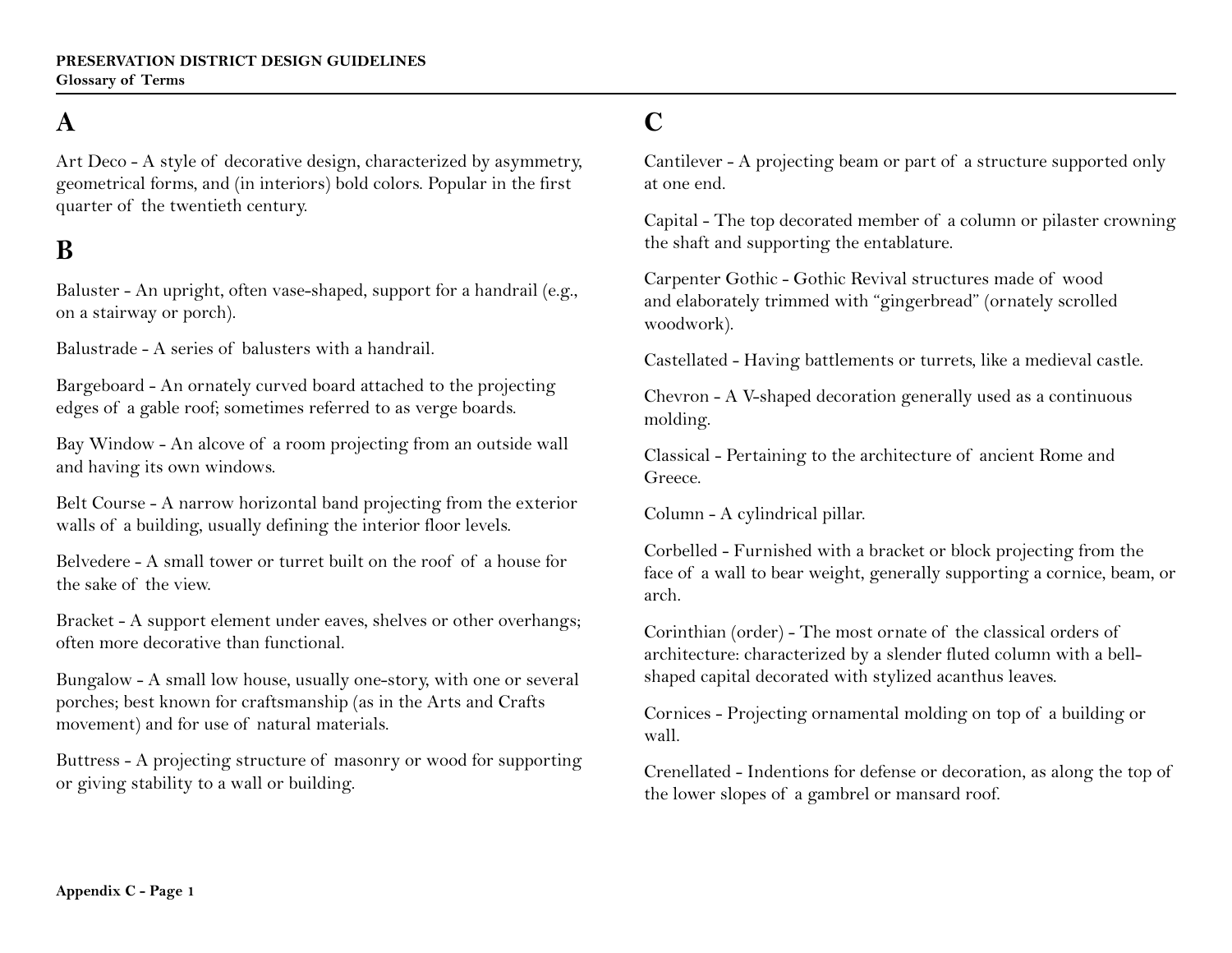# **D**

Dentils - Small rectangular blocks in a series - like teeth - usually on a molding.

Doric (Order) - The oldest and simplest of the classical orders of architecture; characterized by heavy fluted columns with no base, plain saucer-shaped capitals, and a bold simple cornice.

Dormer - A vertically set window on a sloping roof; also, the roofed structure housing such a window.

#### **E**

Eaves - The projecting overhang at the lower edge of a roof.

Eclectic - Composed of elements selected or chosen from several sources.

Elliptical - Shaped like a flattened circle.

Entablature - In classical architecture, the part of a structure between the column capital and the roof or pediment; comprised of the architrave, frieze, and cornice.

Eyebrow Window - A small window in an attic story.

#### **F**

Facade - The outward architectural features of a structure.

Fanlight - A semicircular or semielliptical window above a door.

Fascia - The flat band or board around the edge of a roof or a part of the entablature.

Fenestration - The arrangement of windows in a wall.

Finial - An ornament at the top of a spire, gable, or pinnacle.

#### **G**

Gable - The triangular wall segment at the end of a ridged roof.

Gambrel - A ridged roof with two slopes on each side, the lower slope having the steeper pitch.

Gingerbread - Pierced curvilinear ornament executed with the jig saw or scroll saw, used under the eaves of roof. So called after the sugar frosting on German gingerbread houses.

#### **H**

Half-Timbering - A wall construction in which the spaces between members of the timber frame are filled with brick, stone, or other material.

Hipped roof - A roof with four uniformly pitched sides.

Hood molding - A large molding over a window, originally designed to direct water away from the wall; also called a drip molding.

#### **I**

Integrity - The ability of a property to convey its historic significance through the retention of location, design, setting, materials, workmanship, feeling, and association.

Ionic (Order) - An order of classical architecture characterized by a capital with spirals used for ornament.

Iron lace - Decorative, lacy patterns formed in cast iron and used for railing.

**Appendix C - Page 2**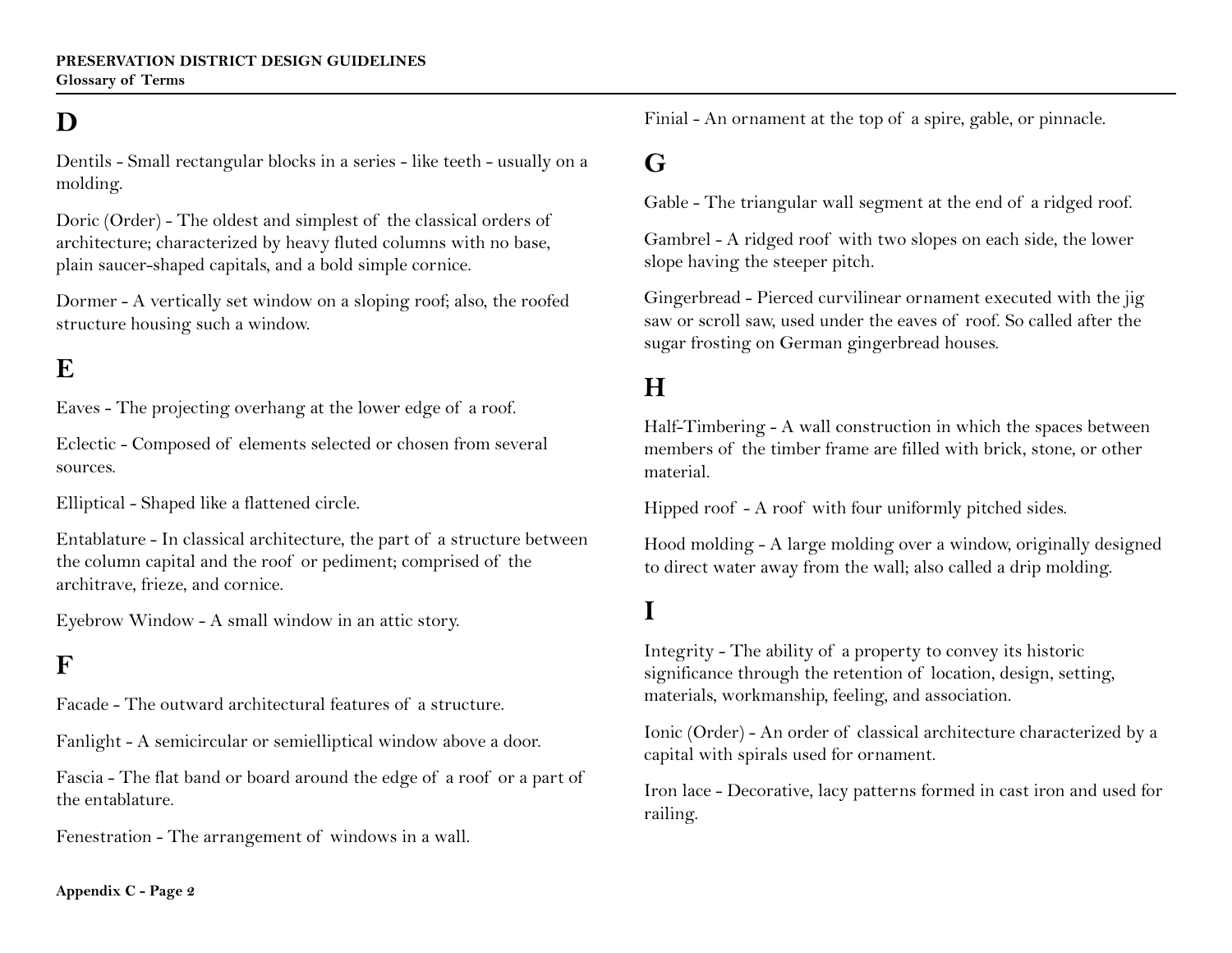# **L**

Lancet - A narrow pointed arch.

Leaded glass - Small panes of glass which are held in place with lead strips; the glass may be clear or stained.

Lintel - A beam over an opening in a wall or over two or more pillars.

Loggia - The Italian word for veranda.

Low-relief - Sculpture in which the figures project only slightly from the background (also known as bas-relief).

# **M**

Mansard roof - A roof that has two slopes on all four sides.

Medallion - An oval or circular design or carving.

Modillion - An ornamental bracket or console used in series under the cornice of the Corinthian order and others.

Molding - A continuous decorative band that is either carved into or applied to a surface.

Mullion - A vertical member separating (and often supporting) windows, doors, or panels set in a series.

#### **N**

Neoclassic - A revival or adaptation of a classic style of architecture.

# **O**

Order - Any of several specific styles of classical and Renaissance architecture characterized by the type of column used (e.g., Doric, Ionic, Corinthian, Composite, Tuscan).

**Appendix C - Page 3** 

Oriel - A large bay window, usually supported by a corbel or bracket.

# **P**

Palladian window - A three-part window opening with a large arched central light and flanking rectangular side lights.

Pediment - A wide, low pitched gable surmounting the facade of a building in a classical style; also, any similar triangular crowning element used over doors, windows, and niches.

Pilaster - A shallow column attached to a wall.

Pitch - The angle of slope.

Porte cochere - A large covered entrance porch through which vehicles can drive.

Portico - A large porch having a roof, often with a pediment supported by columns or pillars.

Pressed metal - Thin sheets of metal molded into decorative designs and used to cover interior walls and ceilings.

# **Q**

Quoin - Units of stone or brick used to accentuate the corners of a building.

#### **R**

Reveal - The vertical side of a door or window opening between the frame and the wall surface.

Rustication - Masonry cut in massive blocks separated from each other by deep joints.